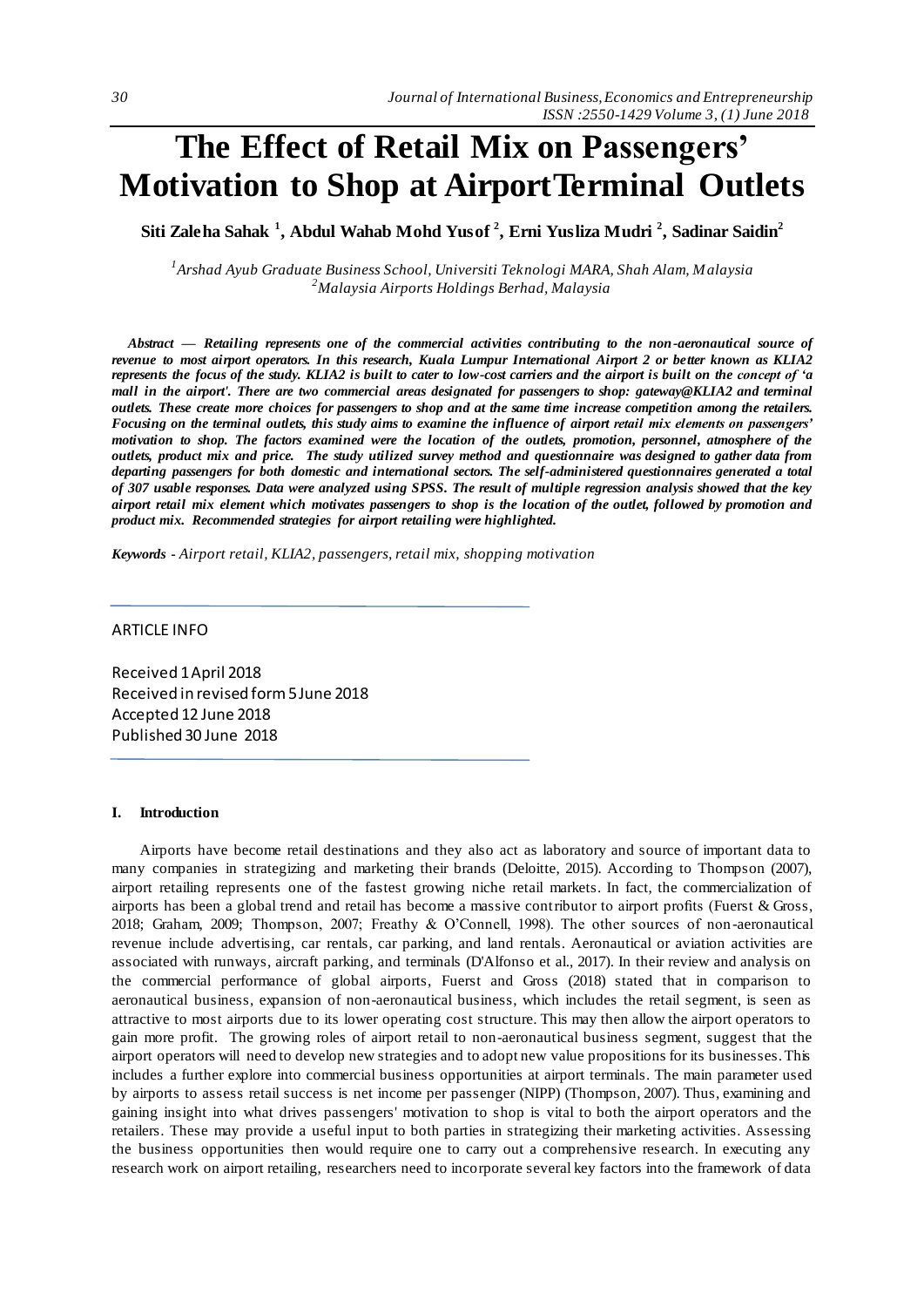requirements and information accumulation. In this present study, six elements of the retail mix are examined to determine the most significant factor which encourages the passengers to shop. The factors examined were outlet location, promotion, personnel, atmosphere, product mix, and price.

Kuala Lumpur International Airport 2 or better known as KLIA2 was chosen as the study setting. KLIA2 Terminal was built to cater for growth in travelling by low-cost carriers in the region and KLIA2 was designed with the concept of 'a mall in the airport'. The airport was officially opened in 2014 (http://www.klia2.info/). At KLIA2, commercial areas are divided into two: retail outlets at the terminal and retail outlets at gateway@KLIA2. The area at KLIA2 Terminal consists of a commercial space which is dedicated for retail and service spaces with a multitude of offerings for the benefit of the passengers. Another commercial area of KLIA2 is gateway@KLIA2 which is located between the drop-off and the Main Terminal Building of KLIA2. Gateway@KLIA2 is a public area and it is accessible to visitors and passengers alike, and the area is connected by all modes of surface transportation. Most passengers tend to spend time together with their families and friends at gateway@KLIA2 before checking-in at KLIA2 Terminal.

### **II. Literature Review**

According to Solomon (2011), motivation refers to the processes that led people to behave as they do. Thus, to understand motivation is to understand why consumers do what they do. The forces that drive consumers toward some products and away from others may differ. In the context of airport retail, the exotic stimuli and situations provided by an airport may evoke shopping motivations that differ from those for daily shopping routines and venues (Lin & Chen, 2013). The increase in rental as compared to the turnover of commercial activities would make retailers be more creative. Retailers need to offer critical mass and need to take the opportunities that may arise from being where the prospects are and improve the retail offer at airports (Thompson, 2007).

Retail mix refers to factors namely location, promotion, personnel, outlets' ambiance, product mix, and price. It is a tool that helps retailers to define their strategy to attract customers to buy (Turley & Chebat, 2002). Literature indicates that choosing a strategic retail location is critical to retailers. This is because the location of the outlets may present either an opportunity or a constraint to the retailers. Considering this, retailers have become proficient at creating particular atmospheric designs and then expanding, contracting or shaping them to fit the locations which become available in the markets they want to serve (Turley & Chebat, 2002). A previous study indicated that 'convenience' which was one of the perception variables regarding airport shopping positively influenced the pre-planned shopping and impulse shopping tendencies (Lu, 2014). The security of locations is equally important as the location itself. Customers need to feel secure and safe. The review shows that while in the airport, the passengers may experience a wide range of emotions, such as anxiety and fear of flying as well as joy and sorrow to meet and to leave someone. These intense emotions are grounded in the process of travel and personal relationships of the traveler (Huang et al., 2018). Thus airport retailers must compete to attract busy and nervous customers (Konttinen, 2017). These are part of the unique characteristics of airport retail environment.

Promotion, on the other hand, is a form of communication by retailers to provide encouragement to prospects to shop or buy a particular product. Promotion could also be seen as a form of communication destined to a targeted audience. Promotional methods had evolved from the very basic in the form of flyers, brochures, advertisements in the media and billboards, to a new form of direct marketing which is through e mail, mobile phone, internet, telephone, newspaper, and magazine. A sale promotion is an attempt to influence customers directly with marketing activities. It aims to stimulate immediate purchase. Sales promotion represents one of the external retail stimuli in which the retailer has direct and indirect control in creating perceptible store images in the mind of the customer (Gilmore et al., 2001).

Next, any service or customer experience is largely contributed by people or personnel. Services are not similar to products, where services are produced and consumed at the same time. Service standards delivered by individuals may be good and excellent or may contribute to a bad day. Over the last decade or so, managing customer relationship has taken up the priority list where retailers struggle to develop and implement customer relationship management by providing good customer service (Bolton et al., 2007). In their study, Gilmore et al. (2001) found that most respondents preferred to shop in a store with friendly salespeople and excellent service.

Many researchers and retailers are of the opinion that the atmosphere of a store is vital in attracting customers. The atmosphere, through the use of atmospheric variables such as colors, layout, music, flooring,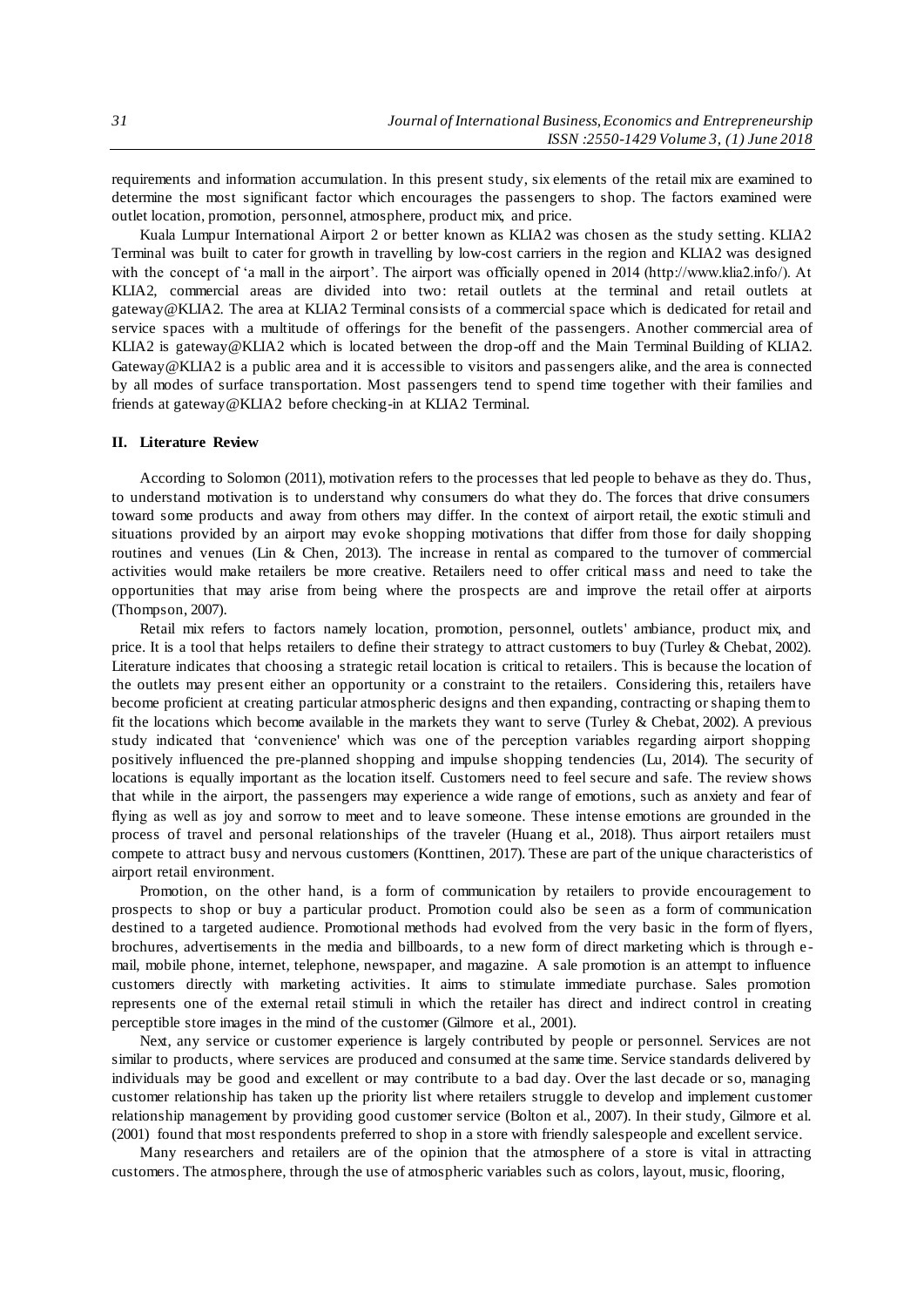lighting and merchandise arrangements creates a package surrounding the merchandise which can create a unique shopping experience (Turley & Chebat, 2002). According to Omar and Kent (2001), shopping behavior of air passengers mostly involve impulse decisions and is motivated by the marketing strategies of shops and the commercial environment at airports (Lu, 2014, p. 72).

The next retail component is product mix. According to Partel and Sharma (2009), increasing the product mix or portfolio will prevent a customer's boredom and subsequently, will improve a mature product life-cycle. The authors further stated that consumers do not buy products or services, but they buy benefits, some tangible and some intangible. The 'economic consumer' for instance, is concerned with price, product assortment, and quality. Thus, the best-selling products in the duty-free segment in airports are standardized across countries to ensure that the products are comparable (Park, 2013). Travelers and tourists are also likely to buy products for souvenirs or gifts. A special design paper bag or a unique duty-free wrapping would make shopping at airports to be prestigious and more desirable as compared to shopping at common souvenir shops. A special design souvenir that comes in a handy travel set coupled with additional promotional gadgets would also make airport shopping to be more irresistible (Geuens et al., 2004). For food and beverage services, according to Heung et al. (2000), travelers or passengers are expected to receive the food that they order, and they are not much concerned about the ambiance of the outlets since they are more concerned about taking suitable decent meals exactly as they have ordered. They are also equally concerned about their flights.

In terms of product pricing, Freathy and O'Connell (1998) indicated that pricing is certainly a complex element and influential towards the behavior of customers. The ability of the retailers to offer valuable products, cheap prices and a variety of items in a comfortable and relaxing shopping environment will stimulate the passengers' intention to shop at the airport (Lu, 2014). Fig. 1 indicates the framework of this present study.



(Source: Geuens et al., 2004; Lu, 2014)

Figure 2: Research framework

## **III. Research Design and Data Collection**

This study utilized survey method as the method of inquiry. The unit of analysis in this study was the airline passengers to KLIA2. Considering respondents' availability to take part in the survey, departing passengers were chosen as the target respondents, instead of arriving passengers. For this reason, purposive and convenience sampling techniques were utilized in approaching the respondents who were both domestic and international departing passengers at KLIA2 terminal.

The questionnaire was tailored in the form of closed-ended questions and it was divided into two sections namely Section A: Respondent background and Section B: Retail mix and motivation to shop. In detail, Section B measured the respondents' level of agreement or disagreement towards statements on motivation to shop at terminal outlet (4-item) and the factors examined were namely, outlet location (3-item) promotion (3-item), personnel (3-item), outlet atmosphere (5-item), product mix (3-item) and price (2-item). The items were adapted from related past studies and measured using a five-point Likert scale (1 as strongly disagree  $-5$  as strongly agree). With the approval and assistance from the airport management, a total of 310 questionnaires were distributed to the respondents who were departing passengers at the departure level for both international and domestic sectors. The data collection was carried out within two weeks and this generated 307 in total of usable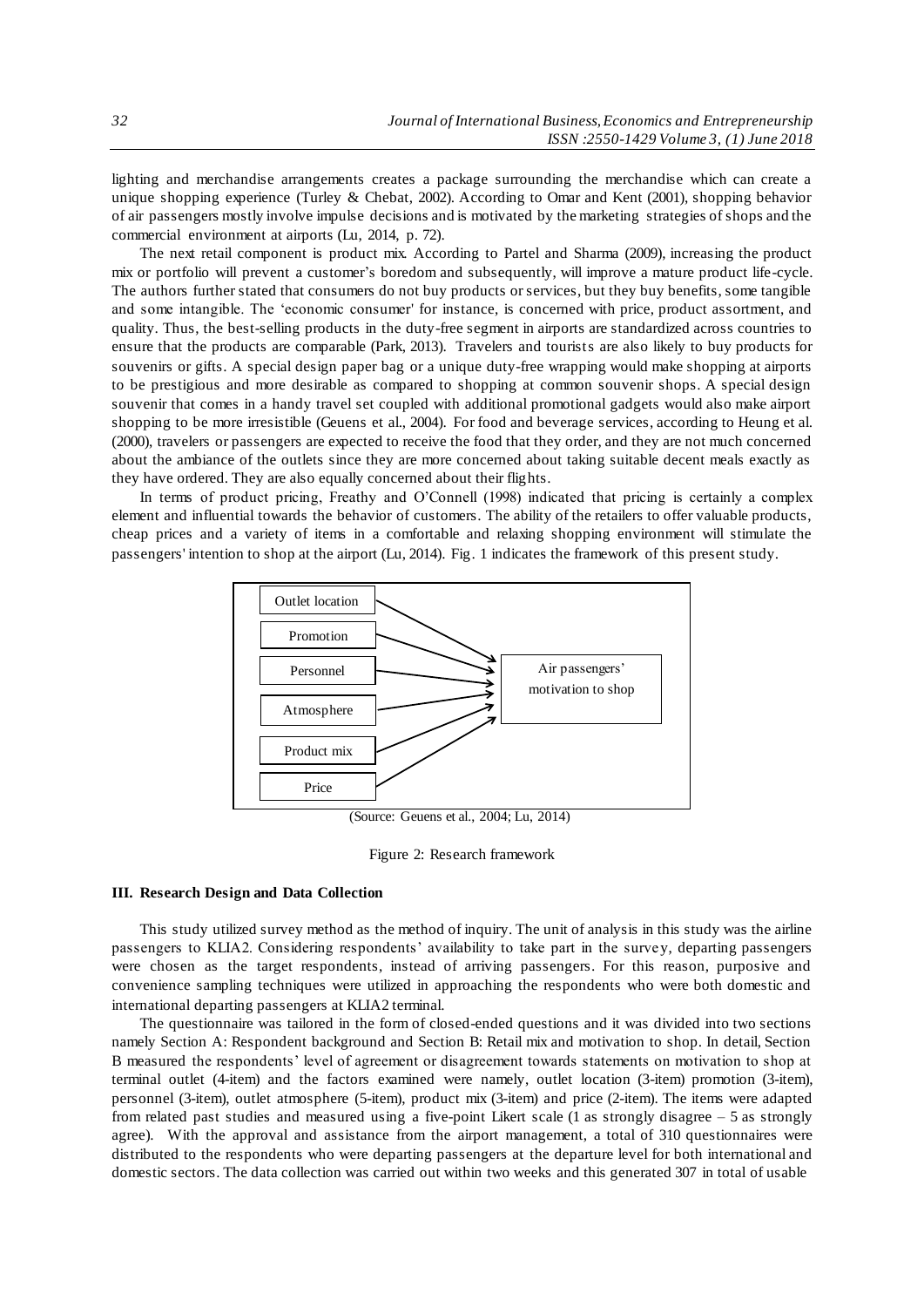responses. The item-reliability test was carried out and the findings showed that Cronbach alpha value of the items ranged from .823 to .914.

# **IV. Analysis and Findings**

Table 1 provides a summary of the respondents' background. It can be s een that there is an even distribution of males and females in the sample. A relatively high proportion of the respondents (48.2%, 148) belonged to a young age group (21 to 30). The middle age group was the second largest (24.8%, 76). The respondents predominantly (71.0%, 218) were Malaysians. The remaining 29.0% (89) were non-Malaysians. The findings also showed that 41.0% of the respondents (126) were single. 55.7% (171) of the respondents were on leisure trips. 49.5% (152) of the total respondents stated that their frequency of travel by plane was less than three times in a year and 50.5% (155) respondents used to travel by plane four times and more in a year. 47.9% (147) of the respondents stated their individual monthly income as below RM3000 and this was followed by an income group of RM3001 to RM5000 (22.1%, 68). This may suggest that the majority of the respondents belonged to low to middle-income groups.

Data were collected using convenient sampling. The respondents' profiles which include their age distribution and purpose of travel are comparable to the KLIA2 targeted users. KLIA2 was established to cater for the explosive growth in the low-cost travel industry [\(http://www.klia2.info/\)](http://www.klia2.info/). The existence of low-cost carrier operations has made air travel more affordable and accessible with competitive fares (DCA, 2015). Internally, this development tends to encourage more Malaysians to travel by air.

|                       | Profile                                                         | Frequency ( $N = 307$ ) | Percentage |
|-----------------------|-----------------------------------------------------------------|-------------------------|------------|
| Age                   | Below 20                                                        | 13                      | 4.2%       |
|                       | $21 - 30$                                                       | 148                     | 48.2%      |
|                       | $31 - 40$                                                       | 76                      | 24.8%      |
|                       | $41 - 50$                                                       | 43                      | 14.0%      |
|                       | $51 - 60$                                                       | 25                      | 8.1%       |
|                       | Above 60                                                        | $\overline{c}$          | 0.7%       |
| Gender                | Male                                                            | 140                     | 45.6%      |
|                       | Female                                                          | 167                     | 54.4%      |
| Nationality           | Malaysian                                                       | 218                     | 71.0%      |
|                       | Other South East Asian (the Philippines,<br>Vietnam, Indonesia) | 45                      | 14.7%      |
|                       | Asian (Japan, China, India)                                     | 20                      | 6.5%       |
|                       | Australian                                                      | 13                      | 4.2%       |
|                       | European                                                        | 11                      | 3.6%       |
| Category of           | Single                                                          | 126                     | 41.0%      |
| Traveler              | Couple                                                          | 96                      | 31.3%      |
|                       | Group with children                                             | 54                      | 17.6%      |
|                       | Group without children                                          | 31                      | 10.1%      |
| Travel                | Less than 3 times                                               | 152                     | 49.5%      |
| frequency<br>per year | $4 - 6$ times                                                   | 97                      | 31.6%      |
|                       | $7 - 9$ times                                                   | 13                      | 4.2%       |
|                       | $10 - 12$ times                                                 | 23                      | 7.5%       |
|                       | More than 12 times                                              | 22                      | 7.2%       |

|  |  | Table 1: Respondents' Background |  |
|--|--|----------------------------------|--|
|--|--|----------------------------------|--|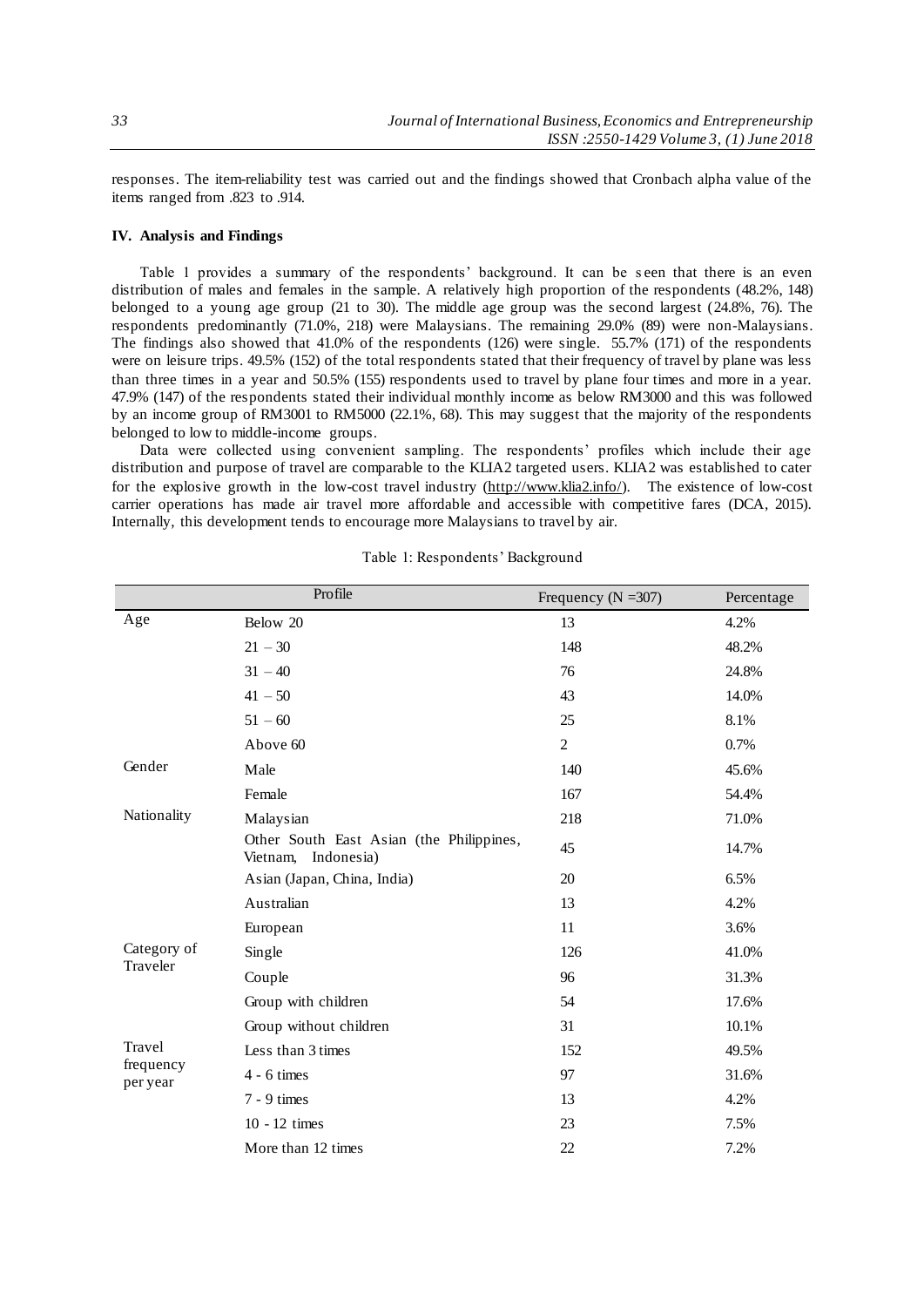| Trip purpose | <b>Business</b> | 53  | 17.3% |
|--------------|-----------------|-----|-------|
|              | Leisure         | 171 | 55.7% |
|              | Others          | 83  | 27.0% |

Next, multiple regression analysis was carried out to assess the influence of outlet location, promotion, personnel, atmosphere, product mix and price on passengers' motivation to shop at KLIA2 terminal outlets. Based on the results, the recorded adjusted R-square of the model was .503. It suggested that 50.3% of the variance in the respondents' motivation to shop at KLIA2 terminal outlets was explained by the three variables namely, outlet location, promotion, and product mix. As shown in Table 2, the respondents' motivation to shop at the terminal outlets was significantly predicted by the location of the outlet  $(β = .439, p < 0.001)$ . This was followed by outlet promotion ( $\beta = .204$ ,  $p < 0.001$ ) and product mix ( $\beta = .179$ ,  $p < 0.001$ ). The findings indicated that the other three variables namely, outlet atmosphere, personnel and price of the product were not significant in explaining the respondents' motivation to shop at the terminal outlets.

# Table 2: Regression analysis output

| Model Summary |                   |          |               |                            |
|---------------|-------------------|----------|---------------|----------------------------|
|               |                   |          | R<br>Adjusted |                            |
| Model         |                   | R Square | Square        | Std. Error of the Estimate |
|               | .716 <sup>a</sup> | .513     | .503          | .49748                     |

a. Predictors: (Constant), location, promotion, personnel, atmosphere, product mix, price

|       | COUNTENTS   |              |                |                              |       |          |          |
|-------|-------------|--------------|----------------|------------------------------|-------|----------|----------|
| Model |             | Coefficients | Unstandardized | Standardized<br>Coefficients | Mean  |          | Sig.     |
|       |             | Beta         | Std. Error     | Beta                         |       |          |          |
|       | (Constant)  | 0.364        | 0.223          |                              |       | 1.629    | 0.104    |
|       | Location    | 0.389        | 0.047          | 0.439                        | 3.327 | 8.254    | $0.000*$ |
|       | Promotion   | 0.194        | 0.053          | 0.204                        | 3.100 | 3.665    | $0.000*$ |
|       | Personnel   | 0.066        | 0.055          | 0.058                        | 3.573 | 1.206    | 0.229    |
|       | Atmosphere  | 0.004        | 0.056          | $-0.03$                      | 3.517 | $-0.070$ | 0.944    |
|       | Product mix | 0.223        | 0.060          | 0.179                        | 3.449 | 3.749    | $0.000*$ |
|       | Price       | 0.029        | 0.040          | 0.033                        | 2.957 | 0.716    | 0.475    |

a. Dependent Variable: Motivation to shop

### **V. Discussion and Managerial Implication**

 $C_{\alpha}$ fficiante a

This study focused on the KLIA2 terminal outlet which was restricted to passengers an d other authorized groups. As highlighted earlier, KLIA2 was built with the concept of 'a mall in the airport'. The airport can accommodate up to 45 million users per year (www.klia2.info/). This represents a huge opportunity for the airport operators to enhance their source of non-aeronautical income. This study provides some inputs to the airport operators and the retailers in understanding how and to what extent retail components motivate the passengers to shop at the terminal outlets.

The findings of this study indicated that location of the outlet, promotion and product mix were significant in motivating the respondents' who were the departing passengers of domestic and international sectors to shop at the outlets along the KLIA2 terminal. Part of the descriptive analysis showed that a majority of the respondents agreed that the outlets of the KLIA2 terminal were located at the right location. As supported by a previous study (Freathy & O'Connell, 1998), the location of airport outlets is important to t he shoppers. To the frequent flyers, the familiarity with the store location may facilitate their shopping process. Outlet location is also important as air passengers tend to face time pressure and they are likely to make impulse decisions (Konttinen, 2017; Chung et al., 2013), although, experienced passengers, tend to view airports as a personal space and quality alone-time (Huang et al., 2018). In general, according to Wattanacharoensil et al. (2016), the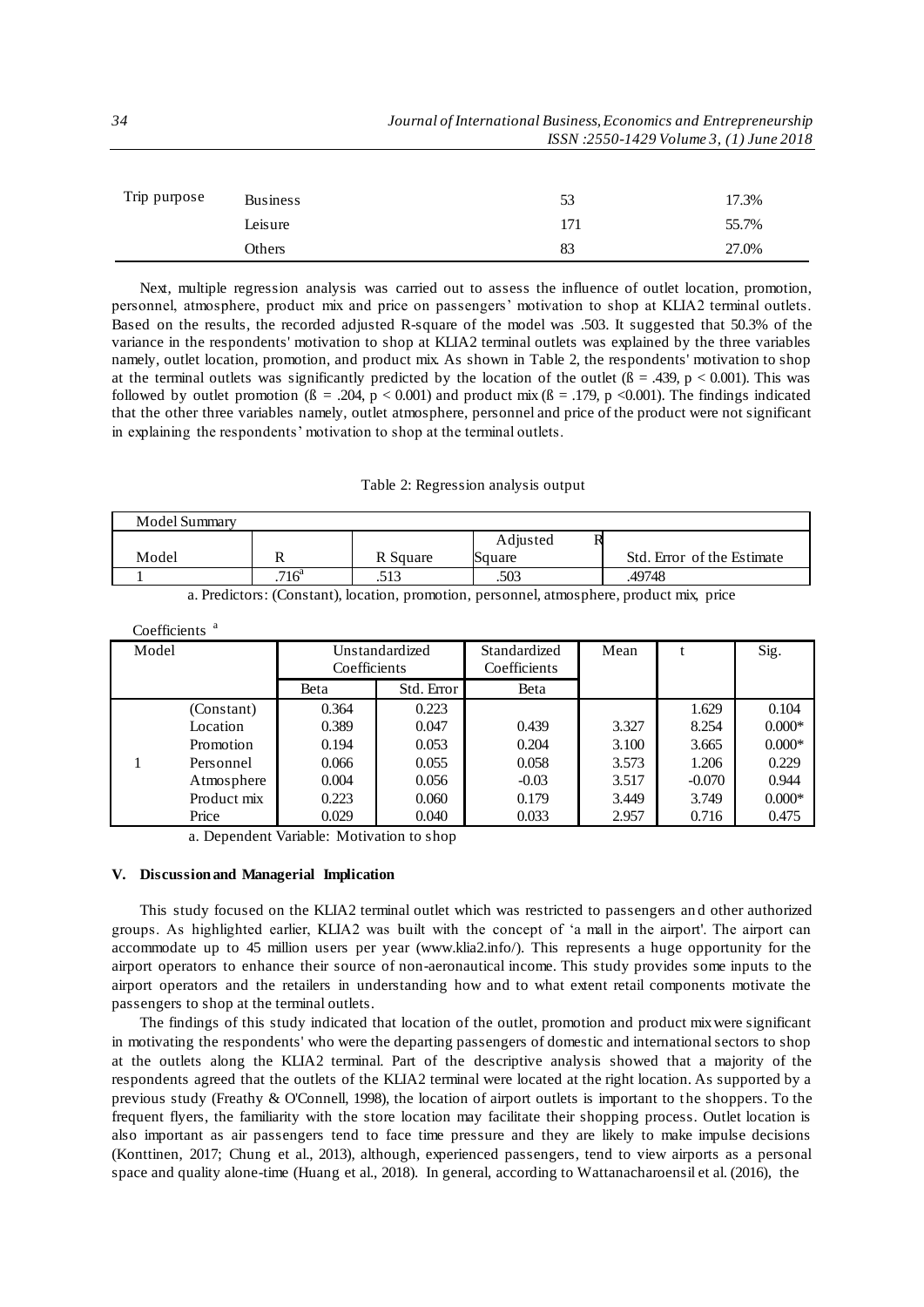airport sees that once passengers have passed through all the processes and have plenty of time left for themselves at the restricted area, passengers can appreciate the extra time and the enjoyment from the various activities offered there. These include retail shopping, dining, or the relaxation corner. Depending on the airport operators' policies, the location of the outlets can be categorized as prime, less prime and non -prime. Notably, retailers may face some difficulties to get customers if the outlets are located in the isolated or non-prime area.

In order to deal with the above issue, retailers are recommended to further optimize the next significant elements of retail mix examined, which are promotion and product mix. The promotional activities referred in this study were sales promotion and discounted price. The concept of 'a mall in the airport' as promoted by KLIA2 may indirectly induce passengers to shop at the airport. In terms of product mix offered, the findings of the analysis indicated that nearly fifty percent of the respondents agreed that KLIA2 provides a wide-range of outlets combination within the terminal. As reflected in the airport outlet directories, fifty -percent of the outlets are allocated for retail products, forty percent are the outlets for food and beverages and the remaining allocation is for services. This study provided support that a wide variety of products offered are significant in encouraging the passengers to shop at the terminal outlet. From a retail perspective, a well-blended product assortment and store environment can enhance both product quality and image, hence this may increase customer preference for the store (Alias & Abdullah, 2017).

## **VI. Conclusion and Recommendations**

Assessing what drives the passengers' motivation to shop at airport retail is of significance to most airport operators and the retailers, as retail represents one of the valuable sources of revenue for non-aviation business. Accordingly, the retail mix is regarded as an important determinant to the commercial p erformance of global airports (Fuerst & Gross, 2018). In this present study, the location of the outlets, promotion and product mix were significant in motivating the respondents to shop at the terminal outlets. To conclude, a well design outlet location, in-store promotion and wide-range of product assortment offered, play an important role in encouraging the passengers to shop at the airport terminal outlets. These inputs could help the airport retailers in formulating strategies on how to encourage the passengers to increase their dwelling time and expenses at the airport.

Furthermore, according to Wattanacharoensil et al. (2016), as airports are key places of arrival and departure, they need to showcase what the destination has to offer. The airport itself represents a destination (Huang et al., 2018). Given there is a clear relationship between positive image of a destination and positive purchase decisions (Mohd Khalid & Mohd Roslin, 2016), the concept of 'a mall in the airport' may become a source of differentiation to KLIA2 in creating its positive image, hence this will help the airport in maximizing its non-aeronautical income.

Although the results of the study cannot be generalized to the entire population due to its sampling decision, considering the socio-demographic profile of the sample, it is recommended for the airport operators to consistently review the product range offered and their prices to suit the purchasing power of the targeted customers. Future researchers are encouraged to investigate the impact of the airport's brand positioning on passengers' shopping behavior.

## **References**

- Alias, Z., & Abdullah, M. (2017). Addressing demographic differences in servicescape influence among department stores' patrons in Malaysia. *Journal of International Business, Economics and Entrepreneurship*, 2(1), 23-33.
- Baker, J., Levy, M., & Grewal, D. (1992). An experimental approach to making retail store environmental decisions. *Journal of Retailing*, 68(4), 445-460.
- Bolton, R.N., Grewal, D. & Levy, M. (2007). Six strategies for competing through service: An agenda for future research. *Journal of Retailing*, 83(1), 1-4.
- Bozdo, R., Thanasi, M., & Hysi, V. (2013). Shopping centers, retail location, and trade area: The case of shopping centers in Albania. *Journal of Marketing and Management*, 4(1), 21-30.
- Chung, Y. S., Wu, C. L., & Chiang, W. E. (2013). Air passengers' shopping motivation and information seeking behavior. *Journal of Air Transport Management*, 27, 25-28.
- D'Alfonso, T., Bracaglia, V., & Wan, Y. (2017). Airport cities and multiproduct pricing. *Journal of Transport Economics and Policy*, 51(4), 290-312.